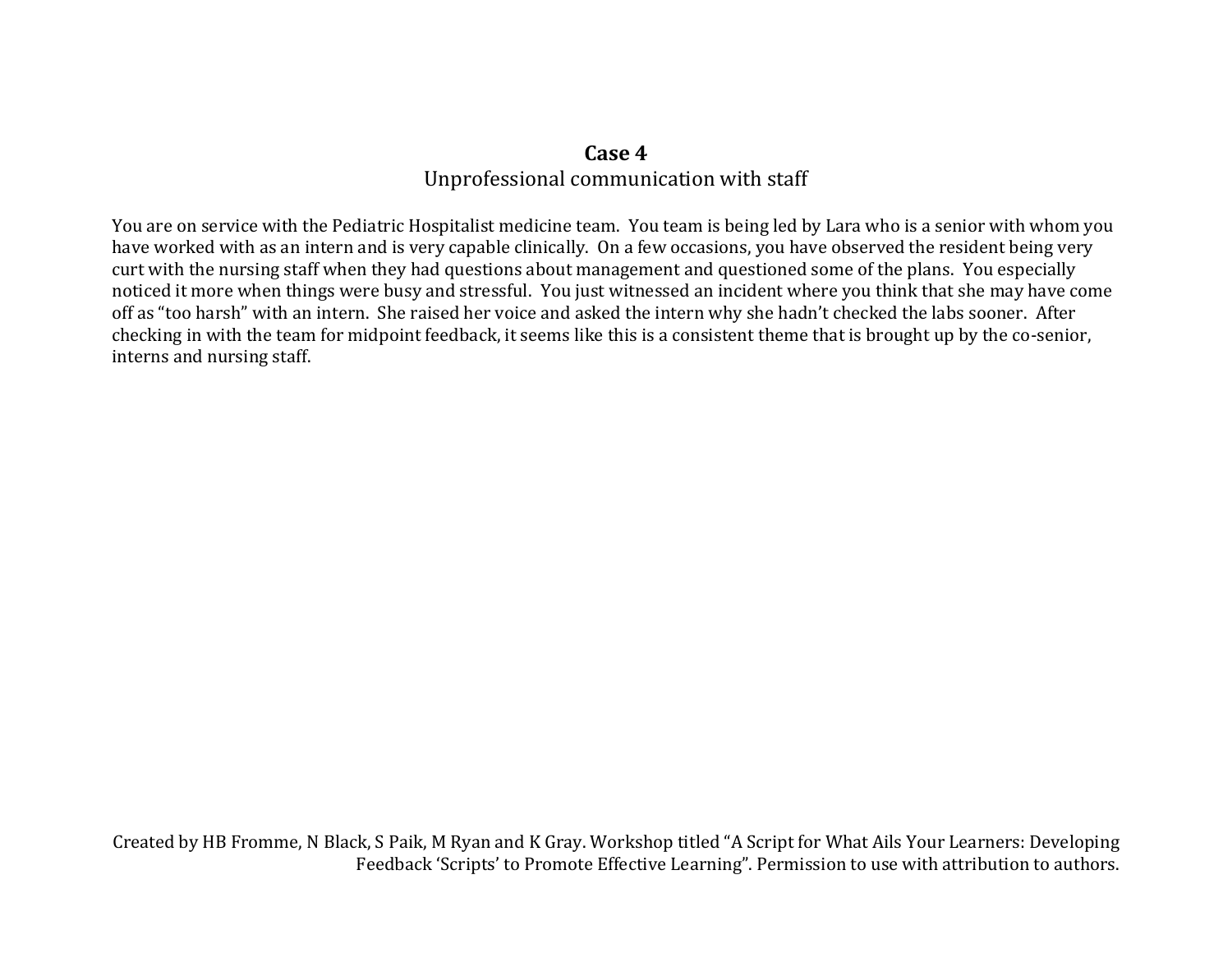## **Feedback Script Template**

Case 4 – Unprofessional Communication with Staff

| Step 1:                                                                                                             | Under times of stress, interactions with others (residents, staff) are perceived as curt                                                                                                                                                                                                                                                                                                                                                                                                                                                                                                                                                                                                             |
|---------------------------------------------------------------------------------------------------------------------|------------------------------------------------------------------------------------------------------------------------------------------------------------------------------------------------------------------------------------------------------------------------------------------------------------------------------------------------------------------------------------------------------------------------------------------------------------------------------------------------------------------------------------------------------------------------------------------------------------------------------------------------------------------------------------------------------|
| Identify the Trigger Behavior                                                                                       | and at times harsh (e.g., interaction with intern where she raised her voice when                                                                                                                                                                                                                                                                                                                                                                                                                                                                                                                                                                                                                    |
| Describe specific examples                                                                                          | asking why the intern hadn't checked labs sooner)                                                                                                                                                                                                                                                                                                                                                                                                                                                                                                                                                                                                                                                    |
| Step 2:<br><b>Identify Milestone-based</b><br>correlation<br>Correlate behavior to<br>$\bullet$<br>milestone anchor | SBP3: Tends to dismiss input from other professionals aside from other<br>physicians (Level 1)<br>PROF3: Has a pattern of conduct that demonstrates a lack of sensitivity to<br>many of the needs of others (Level 2)<br>PROF2: Demonstrates lapses in professional conduct under conditions of<br>stress or fatigue, that lead others to engage in reminding about and, enforcing<br>professional behaviors as well as resolving conflicts; there may be some<br>insight into behavior, but an inability to modify behavior when placed in<br>stressful situations (Level 2)<br>ICS2: Does not yet have the ability or insight to moderate behavior to<br>effectively manage the emotions (Level 2) |
| Step 3:                                                                                                             | Particularly when stressed unable to express frustration or handle questions                                                                                                                                                                                                                                                                                                                                                                                                                                                                                                                                                                                                                         |
| Target High Yield Feedback Points                                                                                   | about management in an appropriate manner.                                                                                                                                                                                                                                                                                                                                                                                                                                                                                                                                                                                                                                                           |
| Real issue behind behavior                                                                                          | Behaviors lead to team members who don't feel comfortable expressing their                                                                                                                                                                                                                                                                                                                                                                                                                                                                                                                                                                                                                           |
| Identify impact of behaviors                                                                                        | views or are intimidated, which can cause a breakdown in patient care.                                                                                                                                                                                                                                                                                                                                                                                                                                                                                                                                                                                                                               |

Created by HB Fromme, N Black, S Paik, M Ryan and K Gray. Workshop titled "A Script for What Ails Your Learners: Developing Feedback 'Scripts' to Promote Effective Learning". Permission to use with attribution to authors.